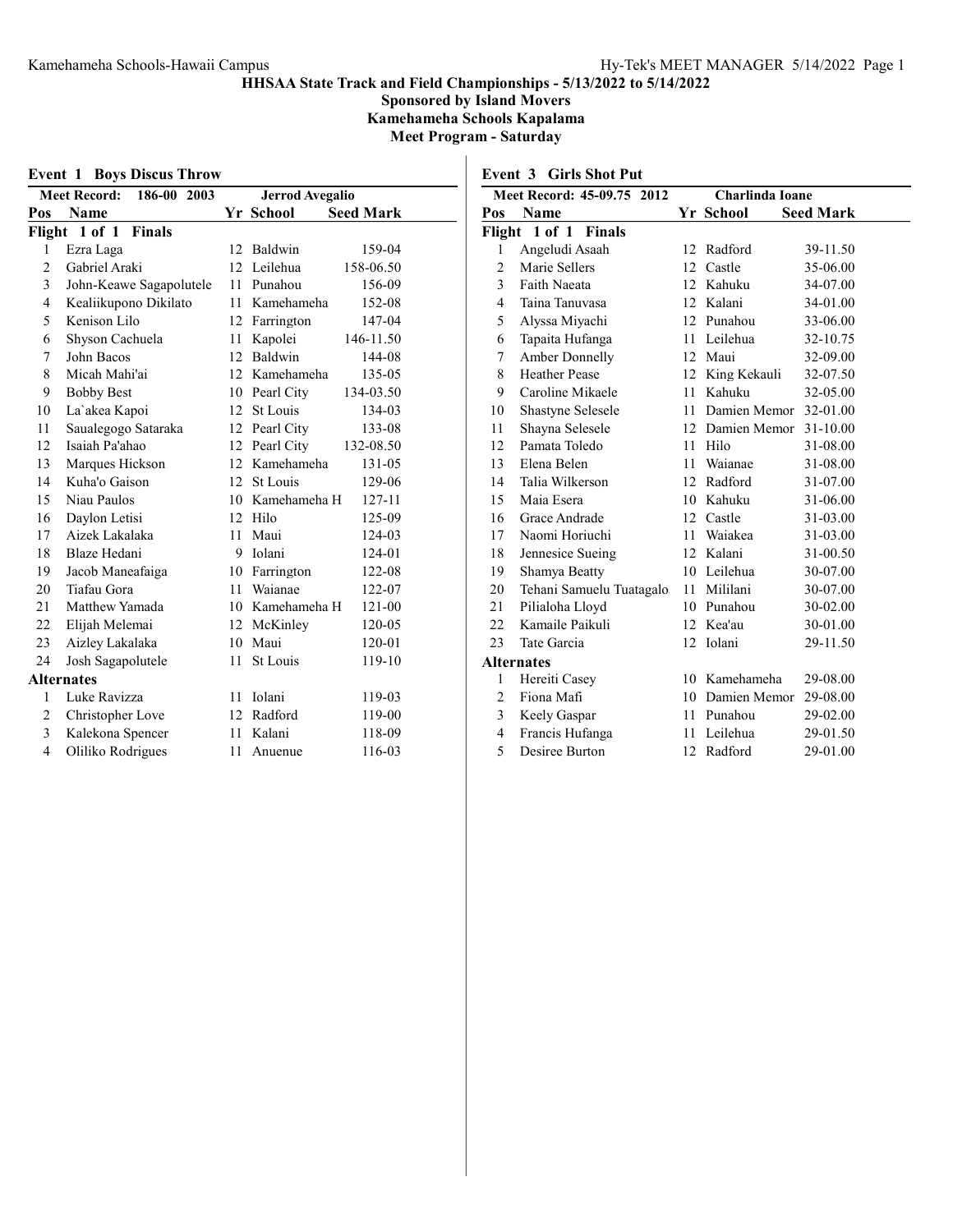Sponsored by Island Movers Kamehameha Schools Kapalama Meet Program - Saturday

Event 6 Girls Long Jump

|        | Meet Record: 19-02.50 1979 | <b>Shari Fox</b> |                     |                  |
|--------|----------------------------|------------------|---------------------|------------------|
| Pos    | Name                       |                  | Yr School           | <b>Seed Mark</b> |
| Flight | 1 of 1 Finals              |                  |                     |                  |
| 1      | Olivia Reed                | 12               | <b>St Andrews</b>   | 18-01.25         |
| 2      | Tatum Moku                 |                  | 11 Kamehameha       | 17-05.50         |
| 3      | Elle Rimando               | 12               | Mililani            | 17-04.75         |
| 4      | <b>Tiana Burgess</b>       | 11               | Roosevelt           | 17-01.25         |
| 5      | Taysia Rocha               |                  | 12 Waiakea          | 16-11.25         |
| 6      | Layla Grace                | 9                | Kealakehe           | 16-06.50         |
| 7      | Kanoe Haneberg             |                  | Kapa'a              | 16-05.00         |
| 8      | Julia Carmona              |                  | 10 Mililani         | 16-02.75         |
| 9      | Paige Harris               |                  | 12 Waipahu          | 16-01.25         |
| 10     | Angie Calucag              | 11               | Iolani              | 16-00.75         |
| 11     | Jasmine Ramos              | 11               | Kalaheo             | 16-00.50         |
| 12     | Kiani Panoke               | 11               | Maryknoll           | 15-10.00         |
| 13     | Alexis King                | 11               | Iolani              | 15-09.00         |
| 14     | Caroline Betlach           |                  | 10 Hawaii Prep      | 15-09.00         |
| 15     | Charlotte O?brien          |                  | 11 Kihei Charte     | 15-08.25         |
| 16     | Maja Szpunar               | 11               | King Kekauli        | 15-07.75         |
| 17     | Kelsey Ann Sato            |                  | 10 Punahou          | 15-06.50         |
| 18     | Nala Stojadinovic          |                  | 10 Punahou          | 15-05.75         |
| 19     | Maliza Lincoln             | 10               | Leilehua            | 15-05.50         |
| 20     | Crishelle Ildefonso        | 12               | Maryknoll           | 15-05.00         |
| 21     | Zoe Chang                  | 12 <sup>7</sup>  | <b>Sacred Heart</b> | 15-05.00         |
| 22     | Ryan Kaneko                | 12               | Kalani              | 15-04.00         |
| 23     | Kianalei Kamalani          |                  | Island Schoo        | 15-03.50         |
| 24     | Tamilyn Ebisu              | 10               | Baldwin             | 15-03.50         |
|        | <b>Alternates</b>          |                  |                     |                  |
| 1      | Ella Offley                | 12               | Island Schoo        | 15-03.50         |
| 2      | Apetahi Anderson           |                  | 11 Kahuku           | 15-02.50         |
| 3      | Madison Hughes             | 12               | Hawaii Prep         | 15-02.50         |
| 4      | Cami Okamura               | 12               | Iolani              | 15-01.25         |

Event 7 Boys Triple Jump

|                | Meet Record: 49-10.75 2016 |      | <b>Anthony Kahoohanohano-Davis</b> |                  |  |  |
|----------------|----------------------------|------|------------------------------------|------------------|--|--|
| Pos            | Name                       |      | Yr School                          | <b>Seed Mark</b> |  |  |
| Flight         | 1 of 1 Finals              |      |                                    |                  |  |  |
| 1              | Jordan McQueen             | 12   | Kapolei                            | 46-04.50         |  |  |
| $\overline{c}$ | Torrance Satta-Ellis       | 11   | Konawaena                          | 42-07.75         |  |  |
| 3              | Joseph Randolph            | 11   | Baldwin                            | 42-01.00         |  |  |
| 4              | Bailey Abrazado            |      | 11 Mililani                        | 41-11.00         |  |  |
| 5              | Brock Fonoimoana           |      | 11 Kahuku                          | 41-07.75         |  |  |
| 6              | C-Jay Caguioa              |      | 12 Lahainaluna                     | 41-05.50         |  |  |
| 7              | Nash Burkhart              |      | Kapa'a                             | 41-05.50         |  |  |
| 8              | Asher Matsui               | 11   | Iolani                             | 41-03.75         |  |  |
| 9              | <b>Antone Sanches</b>      | 9    | Baldwin                            | 41-00.25         |  |  |
| 10             | Dominic Agrade             |      | Kapa'a                             | 40-04.25         |  |  |
| 11             | Kaoi Blaisdell-Higa        |      | 11 Punahou                         | 40-03.00         |  |  |
| 12             | Cameron Galutira           |      | 12 Pearl City                      | 40-01.50         |  |  |
| 13             | Vilbert Oligo              |      | Kaua'i                             | 40-01.00         |  |  |
| 14             | Leonard Ah You             |      | 11 Kahuku                          | 39-10.25         |  |  |
| 15             | Clyde Taulapapa            | 11 - | Kahuku                             | 39-10.00         |  |  |
| 16             | Kainoa May                 |      | 12 Punahou                         | 39-09.50         |  |  |
| 17             | Heath Teichman             |      | 12 Radford                         | 39-09.25         |  |  |
| 18             | Isaac Kaalakea             | 11   | Baldwin                            | 39-09.00         |  |  |
| 19             | Connor Allen               | 11   | Punahou                            | 39-06.50         |  |  |
| 20             | Jayden Villena             |      | 12 Hilo                            | 39-06.00         |  |  |
| 21             | Mikhail Brooks             |      | 10 Mililani                        | 39-06.00         |  |  |
| 22             | Jayven Chinen-Zablan       |      | 12 Damien Memor                    | 39-05.75         |  |  |
| 23             | <b>Bryson Pataray</b>      |      | 10 St Louis                        | 39-05.00         |  |  |
| 24             | Devontae Myrick            | 11   | Maui                               | 39-04.75         |  |  |
|                | <b>Alternates</b>          |      |                                    |                  |  |  |
| $\mathbf{1}$   | Vu Nguyen                  | 12   | St Louis                           | 39-04.50         |  |  |
| $\overline{c}$ | Ethan Smith                |      | Kaua'i                             | 39-04.00         |  |  |
| 3              | Jaxson Kahawai             |      | 12 Iolani                          | 39-04.00         |  |  |
| $\overline{4}$ | Kai Juliano                |      | 10 Damien Memor                    | 39-01.25         |  |  |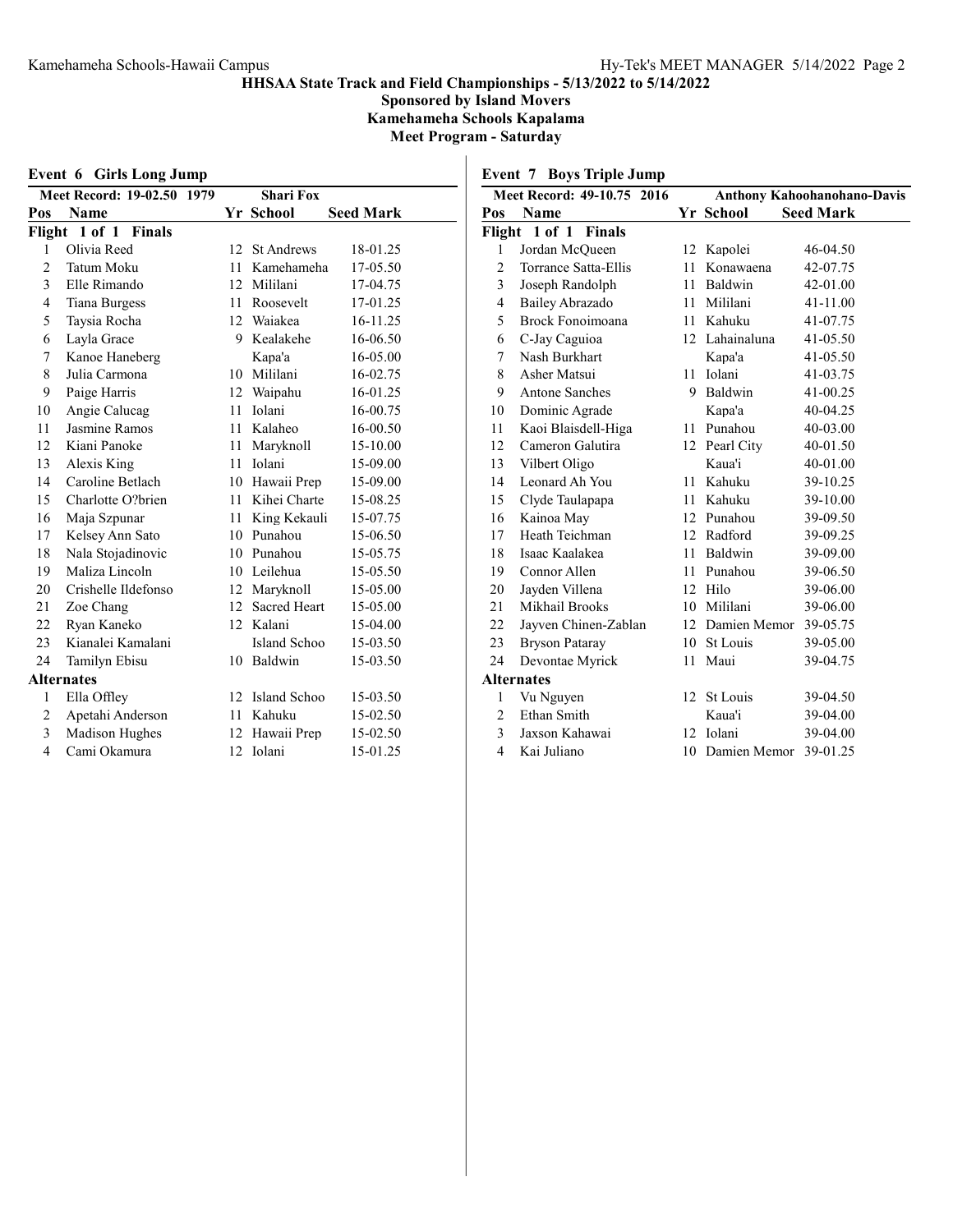Sponsored by Island Movers Kamehameha Schools Kapalama Meet Program - Saturday

| Event 10 Boys High Jump |  |  |  |  |
|-------------------------|--|--|--|--|
|-------------------------|--|--|--|--|

|                          | <b>Meet Record:</b><br>6-09 1998 | <b>Kris Cuaresma-Primm</b> |              |                  |  |  |
|--------------------------|----------------------------------|----------------------------|--------------|------------------|--|--|
| Pos                      | Name                             |                            | Yr School    | <b>Seed Mark</b> |  |  |
| Flight                   | 1 of 1 Finals                    |                            |              |                  |  |  |
| 1                        | Chase Paulsen                    | 11                         | Leilehua     | 5-06.00          |  |  |
| $\overline{2}$           | Alex McBride                     |                            | 10 Kapolei   | 5-06.00          |  |  |
| 3                        | Cameron Svoboda                  | 12 <sup>2</sup>            | Hawaii Prep  | 5-06.00          |  |  |
| 4                        | Keoki Alani                      |                            | 10 Konawaena | 5-06.00          |  |  |
| 5                        | Duke Mijo                        |                            | 12 Iolani    | 5-08.00          |  |  |
| 6                        | Miles Hornage                    | 10                         | Campbell     | 5-08.00          |  |  |
| 7                        | Chase Fox                        |                            | 12 Kahuku    | 5-08.00          |  |  |
| 8                        | Trech Kekahuna                   | $11 -$                     | St Louis     | 5-08.00          |  |  |
| 9                        | Yosei Takahashi                  | 11                         | St Louis     | 5-08.00          |  |  |
| 10                       | <b>Austin Finley</b>             |                            | 11 Radford   | 5-08.00          |  |  |
| 11                       | Allen Lee                        |                            | 12 Kalani    | 5-08.00          |  |  |
| 12                       | Kaiholu Lopes                    | 12                         | Iolani       | 5-09.00          |  |  |
| 13                       | Nash Burkhart                    |                            | Kapa'a       | 5-09.00          |  |  |
| 14                       | Matis Aguilar                    |                            | 10 Roosevelt | 5-09.00          |  |  |
| 15                       | Heath Teichman                   |                            | 12 Radford   | 5-10.00          |  |  |
| 16                       | Kainoa May                       |                            | 12 Punahou   | 5-10.00          |  |  |
| 17                       | Justin Kahalewai                 |                            | 12 Baldwin   | 5-10.00          |  |  |
| 18                       | Ethan Smith                      |                            | Kaua'i       | 5-10.00          |  |  |
| 19                       | Cal' Von Baker                   | 11                         | Campbell     | $6 - 00.00$      |  |  |
| 20                       | Jordan McQueen                   |                            | 12 Kapolei   | $6 - 00.00$      |  |  |
| 21                       | Darius-Anthony Olloway           | 12                         | Kamehameha H | 6-00.00          |  |  |
| 22                       | William Reed                     | 11                         | St Louis     | 6-01.00          |  |  |
| 23                       | Ethan Takara                     | 12                         | Maui         | 6-03.00          |  |  |
| 24                       | <b>Balen Rigg</b>                | 12                         | Punahou      | 6-03.50          |  |  |
|                          | <b>Alternates</b>                |                            |              |                  |  |  |
| 1                        | Dillon Kellner                   |                            | 10 Punahou   | 5-06.00          |  |  |
| $\overline{2}$           | Matthew Olaivar                  | 12                         | Waipahu      | 5-06.00          |  |  |
| 3                        | Oshyn Nobmann                    |                            | 12 Leilehua  | 5-06.00          |  |  |
| $\overline{\mathcal{L}}$ | Jackson Augustine                | 10                         | Leilehua     | 5-06.00          |  |  |

Event 11 Girls Pole Vault

|     | 13-00 2013<br><b>Meet Record:</b> |    | <b>Amber Kozaki</b> |                  |  |
|-----|-----------------------------------|----|---------------------|------------------|--|
| Pos | Name                              |    | Yr School           | <b>Seed Mark</b> |  |
|     | Flight 1 of 1 Finals              |    |                     |                  |  |
| 1   | Claudia Wagenvood                 | 11 | Kaiser              | 7-06.00          |  |
| 2   | Hoku Tiwanak                      | 11 | Kaiser              | 8-00.00          |  |
| 3   | Lily Barrett                      | 10 | King Kekauli        | 8-00.00          |  |
| 4   | Taliga Hunt                       | 11 | Kamehameha          | 8-00.00          |  |
| 5   | Lily Kassis                       |    | 12 Hawaii Prep      | 8-00.00          |  |
| 6   | Anna Scott                        |    | 12 Hawaii Prep      | 8-00.00          |  |
| 7   | Ava Huddleston                    | 12 | Hawaii Prep         | 8-06.00          |  |
| 8   | Anela Kerber                      | 12 | Punahou             | $9 - 00.00$      |  |
| 9   | Alohilani Tangalin                | 11 | Kamehameha          | $9 - 00.00$      |  |
| 10  | Natalie Ching                     |    | 12 Iolani           | 9-00.00          |  |
| 11  | Jessie Erwin                      | 10 | Punahou             | $9 - 00.00$      |  |
| 12  | Ashley Matsuura                   | 11 | Moanalua            | $9 - 02.00$      |  |
| 13  | Lynn Pustelnik                    |    | 10 St Anthony       | 9-03.00          |  |
| 14  | Kyra Wise                         | 10 | Moanalua            | 9-08.00          |  |
| 15  | Kacy Katsuda                      | 11 | Castle              | 9-08.00          |  |
| 16  | Namele Kia                        |    | 12 Punahou          | 9-09.00          |  |
| 17  | Tessa Onaga                       | 11 | Iolani              | 10-00.00         |  |
| 18  | Analissa Paresa                   | 10 | Waiakea             | 10-00.00         |  |
| 19  | Rylee Au                          | 12 | Waiakea             | 10-03.00         |  |
| 20  | Isabelle Au                       | 12 | Waiakea             | 10-06.00         |  |
| 21  | Kelia Giusta                      | 12 | Moanalua            | 10-08.00         |  |
| 22  | Siena Jacobson                    | 10 | Iolani              | 10-09.00         |  |
| 23  | Chloe Kinlaw                      | 12 | Kaiser              | 12-00.00         |  |
| 24  | Tatum Moku                        | 11 | Kamehameha          | 12-07.00         |  |

## Event 13 Girls 100 Meter Hurdles

|                | 14.11 2017<br><b>Meet Record:</b> |     | <b>Saydee Aganus</b> |                |
|----------------|-----------------------------------|-----|----------------------|----------------|
|                | Lane Name                         |     | Yr School            | <b>Prelims</b> |
|                | Section 1 of 1 Finals             |     |                      |                |
|                | Kajulani Bento                    |     | 12 Hawaii Prep       | 16.66          |
| $\mathfrak{D}$ | Kalena Akinaka                    |     | 10 King Kekauli      | 16.66          |
| 3              | Tessa Onaga                       | 11  | Iolani               | 16.50          |
| 4              | Tatum Moku                        |     | 11 Kamehameha        | 15.58          |
| 5              | Nala Stojadinovic                 |     | 10 Punahou           | 15.98          |
| 6              | Alexyz Nakamoto                   |     | 10 Leilehua          | 16.18          |
| 7              | Kanoe Haneberg                    |     | Kapa'a               | 17.02          |
| 8              | Kelia Giusta                      |     | 12 Moanalua          | 16.92          |
|                | <b>Alternates</b>                 |     |                      |                |
| 1              | Kassy Ell                         |     | Kapa'a               | 17.47          |
| $\mathfrak{D}$ | Kailani Balbas                    | 12. | Campbell             | 17.51          |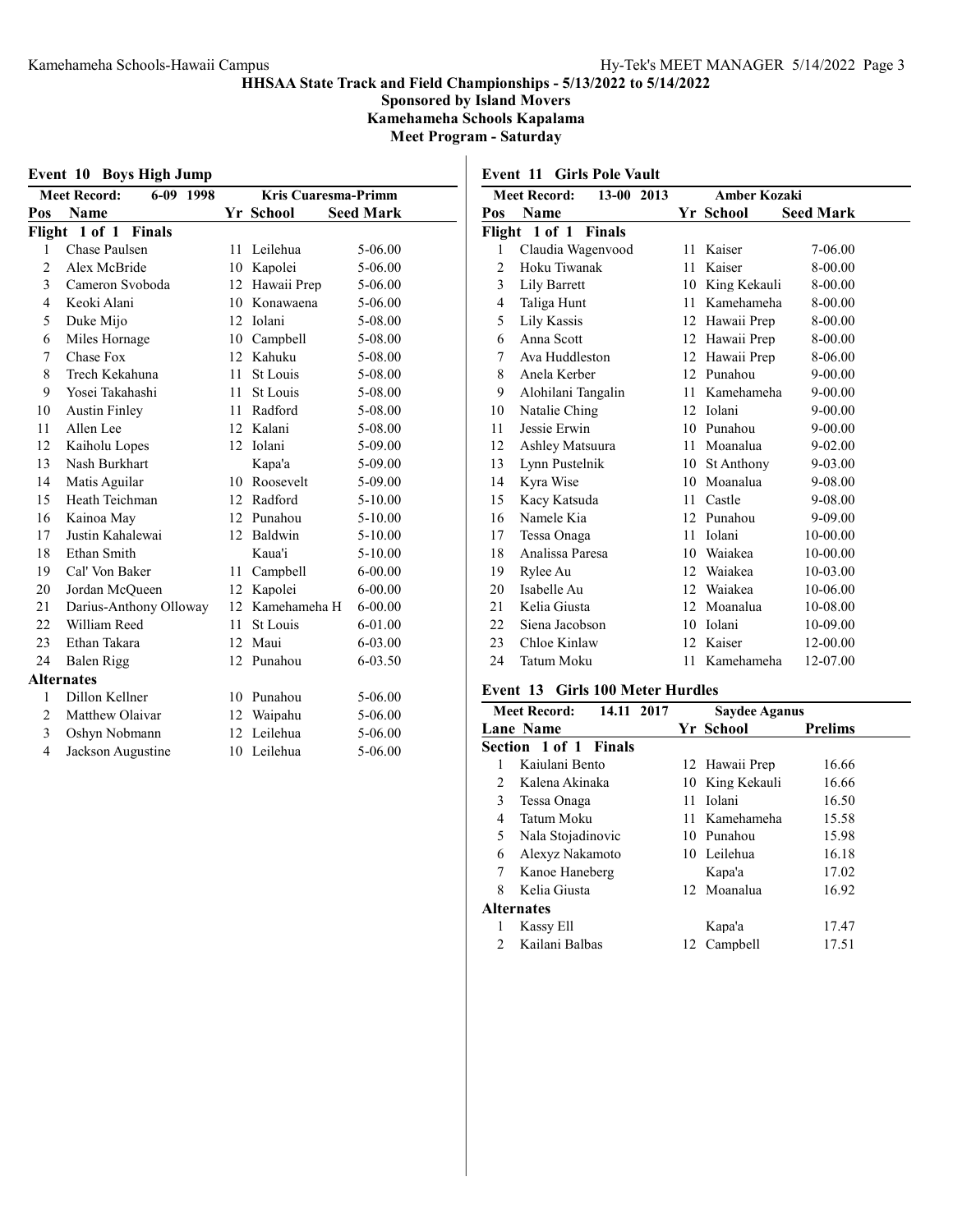Sponsored by Island Movers Kamehameha Schools Kapalama

Meet Program - Saturday

## Event 14 Boys 110 Meter Hurdles

|               | 14.19 2019<br><b>Meet Record:</b> |     | <b>Rey Cadiz</b> |                |
|---------------|-----------------------------------|-----|------------------|----------------|
|               | Lane Name                         |     | Yr School        | <b>Prelims</b> |
|               | Section 1 of 1 Finals             |     |                  |                |
| 1             | Tristan Lewandowsky               |     | 12 Moanalua      | 16.29          |
| 2             | Jadaiah Taugasolo                 |     | 12 Campbell      | 16.39          |
| 3             | Timothy Wallace                   | 9   | Mililani         | 16.47          |
| 4             | Joshua Sanders                    | 11. | Moanalua         | 15.83          |
| 5             | Justin Kahalewai                  |     | 12 Baldwin       | 15.91          |
| 6             | Raiden Morris                     |     | 10 Kamehameha    | 15.92          |
| 7             | Tai Demura-Devore                 |     | 10 Punahou       | 16.61          |
| 8             | Kala Velasco                      |     | Kapa'a           | 16.32          |
|               | <b>Alternates</b>                 |     |                  |                |
| 1             | Isaac Kaalakea                    | 11. | Baldwin          | 16.37          |
| $\mathcal{L}$ | Skye Roman                        |     | 12 Nanakuli      | 16.75          |

### Event 15 Girls 100 Meter Dash

| 12.01 2017<br><b>Meet Record:</b> |                       | <b>Kristen O'Handley</b> |                 |                |
|-----------------------------------|-----------------------|--------------------------|-----------------|----------------|
|                                   | Lane Name             |                          | Yr School       | <b>Prelims</b> |
|                                   | Section 1 of 1 Finals |                          |                 |                |
|                                   | Hannah Miura          |                          | 12 Punahou      | 12.93          |
| 2                                 | Ja'lyn Deichert       |                          | 9 King Kekauli  | 13.07          |
| 3                                 | Olivia Reed           |                          | 12 St Andrews   | 12.82          |
| 4                                 | Caiya Hanks           |                          | 12 Konawaena    | 12.70          |
| $\overline{\phantom{0}}$          | Elle Rimando          |                          | 12 Mililani     | 12.76          |
| 6                                 | Deiona Carter         |                          | 10 Mililani     | 12.88          |
| 7                                 | Madisun Goueytes      |                          | 12 Kamehameha M | 13.19          |
| 8                                 | Malia Rose Harvey     | 9                        | Maryknoll       | 13.11          |
|                                   | <b>Alternates</b>     |                          |                 |                |
| 1                                 | Kimberly McCoy        | 9                        | Kaiser          | 13.40          |
| $\mathfrak{D}$                    | Ella Offley           |                          | 12 Island Schoo | 13.42          |

### Event 16 Boys 100 Meter Dash

|   | 10.63 2017<br><b>Meet Record:</b> |     | <b>Christian Padron</b> |                |
|---|-----------------------------------|-----|-------------------------|----------------|
|   | Lane Name                         |     | Yr School               | <b>Prelims</b> |
|   | Section 1 of 1 Finals             |     |                         |                |
| 1 | Chansen Nicodemus-Garci           |     | 11 Kahuku               | 11.47          |
| 2 | Gabriel Maramag-Ganigan           |     | 10 Moanalua             | 11.38          |
| 3 | Shane Kawakami-Williams           |     | 11 Hawaii Bapti         | 11.40          |
| 4 | Joseph Randolph                   | 11  | Baldwin                 | 11.12          |
| 5 | Jaylan Johnson                    |     | 11 Mililani             | 11.36          |
| 6 | Trech Kekahuna                    | 11. | St Louis                | 11.34          |
| 7 | <b>Emanuel Carter</b>             |     | 12 Waianae              | 11.46          |
| 8 | Coby Tanioka                      | 11. | Castle                  | 11.52          |
|   | <b>Alternates</b>                 |     |                         |                |
| 1 | Raine Fujimura                    |     | 11 Pearl City           | 11.54          |
| 2 | Kahiau Poe                        | 10  | Kamehameha H            | 11.55          |
|   |                                   |     |                         |                |

# Event 17 Girls 1500 Meter Run

|                | Meet Record: 4:36.22 2013          |    | <b>Zoe Sims</b> |                |
|----------------|------------------------------------|----|-----------------|----------------|
|                | <b>Lane Name</b>                   |    | Yr School       | <b>Prelims</b> |
|                | <b>Section 1 of 1 Finals</b>       |    |                 |                |
| 1              | Kaylee Volner                      |    | 12 Seabury Hall | 5:01.34        |
| $\mathfrak{D}$ | Isabella Ford                      | 11 | Punahou         | 5:12.75        |
| 3              | Cozette Wood                       |    | 11 Kealakehe    | 5:01.44        |
| 4              | Kaylee Noda                        |    | 12 Pearl City   | 5:13.15        |
| 5              | Malia Dickhens                     |    | 12 Punahou      | 5:03.54        |
| 6              | Ashley Kodama                      |    | 11 Hawaii Bapti | 5:13.55        |
| 7              | Emma Burgess                       |    | Kaua'i          | 5:07.42        |
| 8              | Mai Pham                           |    | 12 Roosevelt    | 5:13.60        |
| 9              | Hulali Halpern                     | 9  | Hilo            | 5:12.39        |
| 10             | Kyle Hasegawa                      |    | 10 Punahou      | 5:13.92        |
| 11             | Jessica Phung                      |    | 11 Kalani       | 5:16.42        |
| 12             | Kacey Miura                        |    | 11 Kalani       | 5:18.49        |
|                | Alternates                         |    |                 |                |
| 1              | Meskerem(Remi) Garbersc 10 Kalaheo |    |                 | 5:21.74        |
| 2              | Kamaira Silva                      |    | Kaua'i          | 5:21.87        |
|                |                                    |    |                 |                |

## Event 18 Boys 1500 Meter Run

|    | Meet Record: 4:01.23 2014 |    | <b>Jac Hebert</b> |                |
|----|---------------------------|----|-------------------|----------------|
|    | <b>Lane Name</b>          |    | Yr School         | <b>Prelims</b> |
|    | Section 1 of 1 Finals     |    |                   |                |
| 1  | Parker Wagnild            |    | 12 Mid Pacific    | 4:15.33        |
| 2  | Connor Malinger           |    | 12 Hawaii Bapti   | 4:16.86        |
| 3  | Joshua Dutton             |    | 12 Punahou        | 4:19.44        |
| 4  | Jared Cantere             |    | 12 Maui           | 4:19.75        |
| 5  | Peter Lowell              | 10 | Maryknoll         | 4:19.52        |
| 6  | Ngirakederang Ueda        |    | 12 Waiakea        | 4:20.64        |
| 7  | Colin Shimabukuro         | 11 | Moanalua          | 4:19.60        |
| 8  | Matthew Frishie           |    | 12 Kalani         | 4:20.82        |
| 9  | Michael (Gray) Brady      | 11 | Kalaheo           | 4:20.03        |
| 10 | Yuta Cole                 | 10 | Kalani            | 4:20.72        |
| 11 | Chasen Inoshita           | 11 | Punahou           | 4:21.64        |
| 12 | Aspen-Shay Kane           | 11 | Kamehameha        | 4:22.79        |
|    | Alternates                |    |                   |                |
| 1  | Raudo Inomata             |    | 12 Kalani         | 4:24.48        |
| 2  | Braden Wong               | 11 | Kamehameha        | 4:25.76        |
|    |                           |    |                   |                |

## Event 19 Girls 4x100 Meter Relay

|   | 48.35 2010<br><b>Meet Record:</b><br>K Patton A.Hinkle, S.Meyers T. Whitner | Radford |                |
|---|-----------------------------------------------------------------------------|---------|----------------|
|   | Lane Team                                                                   | Relay   | <b>Prelims</b> |
|   | Section 1 of 1 Finals                                                       |         |                |
|   | Mililani                                                                    |         | 50.02          |
| 2 | King Kekauli                                                                |         | 51.33          |
| 3 | Konawaena                                                                   |         | 51.32          |
| 4 | Punahou                                                                     |         | 49.50          |
| 5 | Kamehameha M                                                                |         | 50.96          |
| 6 | Leilehua                                                                    |         | 51.05          |
| 7 | Waiakea                                                                     |         | 52.15          |
| 8 | Kaiser                                                                      |         | 51.60          |
|   |                                                                             |         |                |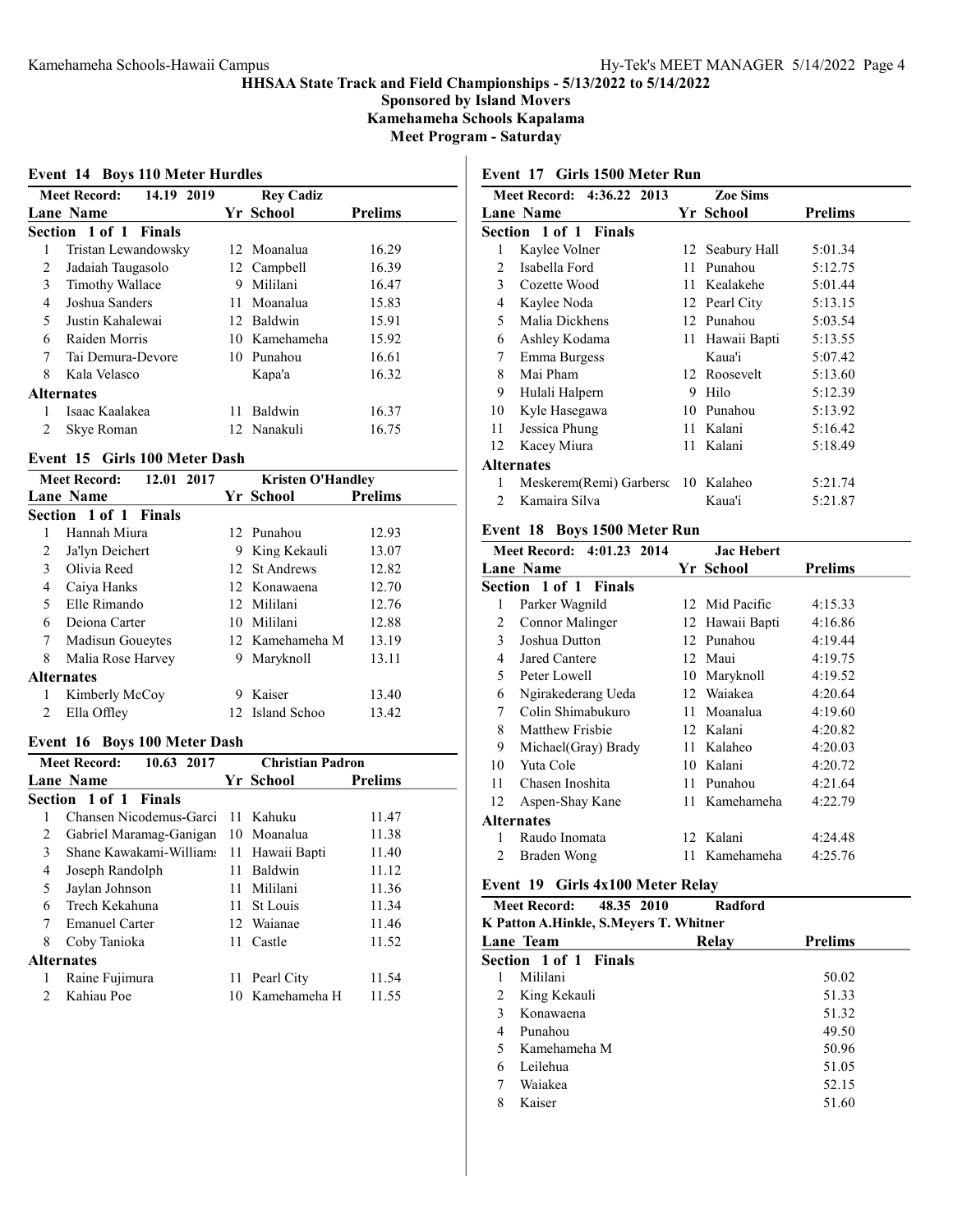Sponsored by Island Movers Kamehameha Schools Kapalama Meet Program - Saturday

|                 | Alternates(Event 19 Girls 4x100 Meter Relay) |       |
|-----------------|----------------------------------------------|-------|
| 1 Island School |                                              | 51.99 |

## Event 20 Boys 4x100 Meter Relay

|                | Meet Record:      | 41.54 2019                              | <b>St Louis</b> |                |
|----------------|-------------------|-----------------------------------------|-----------------|----------------|
|                |                   | R Wilson, K Wallace, K Feagins, K Yadao |                 |                |
|                | Lane Team         |                                         | Relay           | <b>Prelims</b> |
|                | Section 1 of 1    | <b>Finals</b>                           |                 |                |
| 1              | Pearl City        |                                         |                 | 44.14          |
| 2              | Kalaheo           |                                         |                 | 43.97          |
| 3              | Kahuku            |                                         |                 | 44.03          |
| 4              | St Louis          |                                         |                 | 43.41          |
| 5              | Punahou           |                                         |                 | 43.58          |
| 6              | Baldwin           |                                         |                 | 43.93          |
| 7              | Castle            |                                         |                 | 44.13          |
| 8              | Moanalua          |                                         |                 | 44.17          |
|                | <b>Alternates</b> |                                         |                 |                |
|                | Waianae           |                                         |                 | 44.37          |
| $\mathfrak{D}$ | Mililani          |                                         |                 | 44.41          |
|                |                   |                                         |                 |                |

### Event 21 Girls 400 Meter Dash

| <b>Meet Record:</b><br>54.41 |                       | 1998 | <b>Endia Abrante</b> |                 |                |
|------------------------------|-----------------------|------|----------------------|-----------------|----------------|
|                              | Lane Name             |      |                      | Yr School       | <b>Prelims</b> |
|                              | Section 1 of 1 Finals |      |                      |                 |                |
| 1                            | Saraya Burghardt      |      |                      | 11 Kamehameha   | 1:01.09        |
| 2                            | Mia Shepard           |      |                      | 10 Iolani       | 1:00.60        |
| 3                            | Selena Castro         |      | 11                   | Baldwin         | 1:01.76        |
| 4                            | Amelia Stebe          |      | 10.                  | Radford         | 59.54          |
| 5                            | Jordy Davenport       |      |                      | 11 Hawaii Bapti | 59.88          |
| 6                            | Malia Rose Harvey     |      | 9                    | Maryknoll       | 1:00.57        |
| 7                            | Tori Zackious         |      | 9                    | King Kekauli    | 1:02.68        |
| 8                            | Alexyz Nakamoto       |      | 10                   | Leilehua        | 1:02.35        |
| <b>Alternates</b>            |                       |      |                      |                 |                |
|                              | Madee Dougherty       |      |                      | 12 King Kekauli | 1:02.36        |
|                              | Zoe Kamakani Maikai   |      | 10                   | Anuenue         | 1:02.75        |

## Event 22 Boys 400 Meter Dash

| <b>Meet Record:</b><br>48.66 1997 |                       |    | <b>Bennett Valencia</b> |                |  |
|-----------------------------------|-----------------------|----|-------------------------|----------------|--|
|                                   | Lane Name             |    | Yr School               | <b>Prelims</b> |  |
|                                   | Section 1 of 1 Finals |    |                         |                |  |
|                                   | Keon Preusser         | 9  | Iolani                  | 51.76          |  |
| 2                                 | Marcus Rodriguez      |    | 11 Pearl City           | 52.01          |  |
| 3                                 | Kainoa Ronquilio      |    | 11 Punahou              | 51.73          |  |
| 4                                 | Josiah del Prado      |    | 12 Kapolei              | 51.48          |  |
| 5                                 | Casey Connel          | 11 | St Louis                | 51.50          |  |
| 6                                 | Jacob Gaudi           | 11 | Iolani                  | 51.71          |  |
| 7                                 | Kayin Maloian         |    | 12 Kalani               | 52.04          |  |
| 8                                 | Noa Wong              |    | 10 Punahou              | 52.55          |  |
| <b>Alternates</b>                 |                       |    |                         |                |  |
| 1                                 | Malik Coleman         | 11 | Moanalua                | 52.62          |  |
| $\mathcal{P}$                     | Maximilian Even       | 10 | Punahou                 | 52.73          |  |

## Event 23 Girls 300 Meter Hurdles

|                               | 42.80 2000<br><b>Meet Record:</b> |  | <b>Vera Simms</b> |                |  |
|-------------------------------|-----------------------------------|--|-------------------|----------------|--|
|                               | <b>Lane Name</b>                  |  | Yr School         | <b>Prelims</b> |  |
|                               | <b>Section 1 of 1 Finals</b>      |  |                   |                |  |
|                               | Kelia Giusta                      |  | 12 Moanalua       | 49.34          |  |
| 2                             | Nala Stojadinovic                 |  | 10 Punahou        | 48.86          |  |
| 3                             | Maya Pacarro                      |  | 10 Kamehameha     | 48.58          |  |
| 4                             | Tatum Moku                        |  | 11 Kamehameha     | 47.56          |  |
| 5                             | Kylie Moniz                       |  | 11 Punahou        | 48.41          |  |
| 6                             | Chloe Kinlaw                      |  | 12 Kaiser         | 48.45          |  |
| 7                             | Margaret Oneal                    |  | 11 Lahainaluna    | 49.68          |  |
| 8                             | Jasmine Ramos                     |  | 11 Kalaheo        | 49.63          |  |
|                               | Alternates                        |  |                   |                |  |
|                               | Natalie Kaku                      |  | 12 Punahou        | 49.95          |  |
| $\mathfrak{D}_{\mathfrak{p}}$ | <b>Braxton Kimitete</b>           |  | 11 Konawaena      | 50.05          |  |

## Event 24 Boys 300 Meter Hurdles

|    | 38.07 2019<br><b>Meet Record:</b> |   | <b>Tanner Moku</b> |                |
|----|-----------------------------------|---|--------------------|----------------|
|    | <b>Lane Name</b>                  |   | Yr School          | <b>Prelims</b> |
|    | <b>Section 1 of 1 Finals</b>      |   |                    |                |
|    | Colin Crawford                    |   | 12 Baldwin         | 42.00          |
| 2  | Joshua Sanders                    |   | 11 Moanalua        | 41.80          |
| 3  | Malakai Fillmore                  |   | 12 Konawaena       | 42.16          |
| 4  | Raiden Morris                     |   | 10 Kamehameha      | 40.30          |
| 5. | Reece Kosaki                      |   | 12 Kalani          | 41.13          |
| 6  | Skye Roman                        |   | 12 Nanakuli        | 41.64          |
| 7  | Theolease Priester                |   | 11 Iolani          | 42.29          |
| 8  | Timothy Wallace                   | 9 | Mililani           | 42.84          |
|    | Alternates                        |   |                    |                |
| 1  | Tai Demura-Devore                 |   | 10 Punahou         | 42.88          |
|    | Thomas Feeney                     |   | 11 Roosevelt       | 43.00          |
|    |                                   |   |                    |                |

## Event 25 Girls 800 Meter Run

|   | Meet Record: 2:13.03 2012 |   | <b>Breanne Ball</b> |                |
|---|---------------------------|---|---------------------|----------------|
|   | <b>Lane Name</b>          |   | Yr School           | <b>Prelims</b> |
|   | Section 1 of 1 Finals     |   |                     |                |
| 1 | Kimberly McCoy            | 9 | Kaiser              | 2:24.97        |
| 2 | Raini Mayo                |   | 10 Mililani         | 2:26.21        |
| 3 | Sasha Iizuka-Sheeley      |   | 11 Punahou          | 2:25.87        |
| 4 | Malia Dickhens            |   | 12 Punahou          | 2:23.01        |
| 5 | Zola O'Donnell            |   | 11 Mililani         | 2:24.71        |
| 6 | Maila Healing             |   | 10 Iolani           | 2:23.28        |
| 7 | Kaylie Hashizaki          |   | 11 Waiakea          | 2:27.21        |
| 8 | Anna Pinkerton            |   | 10 Sacred Heart     | 2:26.84        |
|   | <b>Alternates</b>         |   |                     |                |
|   | Caroline Betlach          |   | 10 Hawaii Prep      | 2:28.82        |
| 2 | Amelie Zeitz              | 9 | Punahou             | 2:28.98        |
|   |                           |   |                     |                |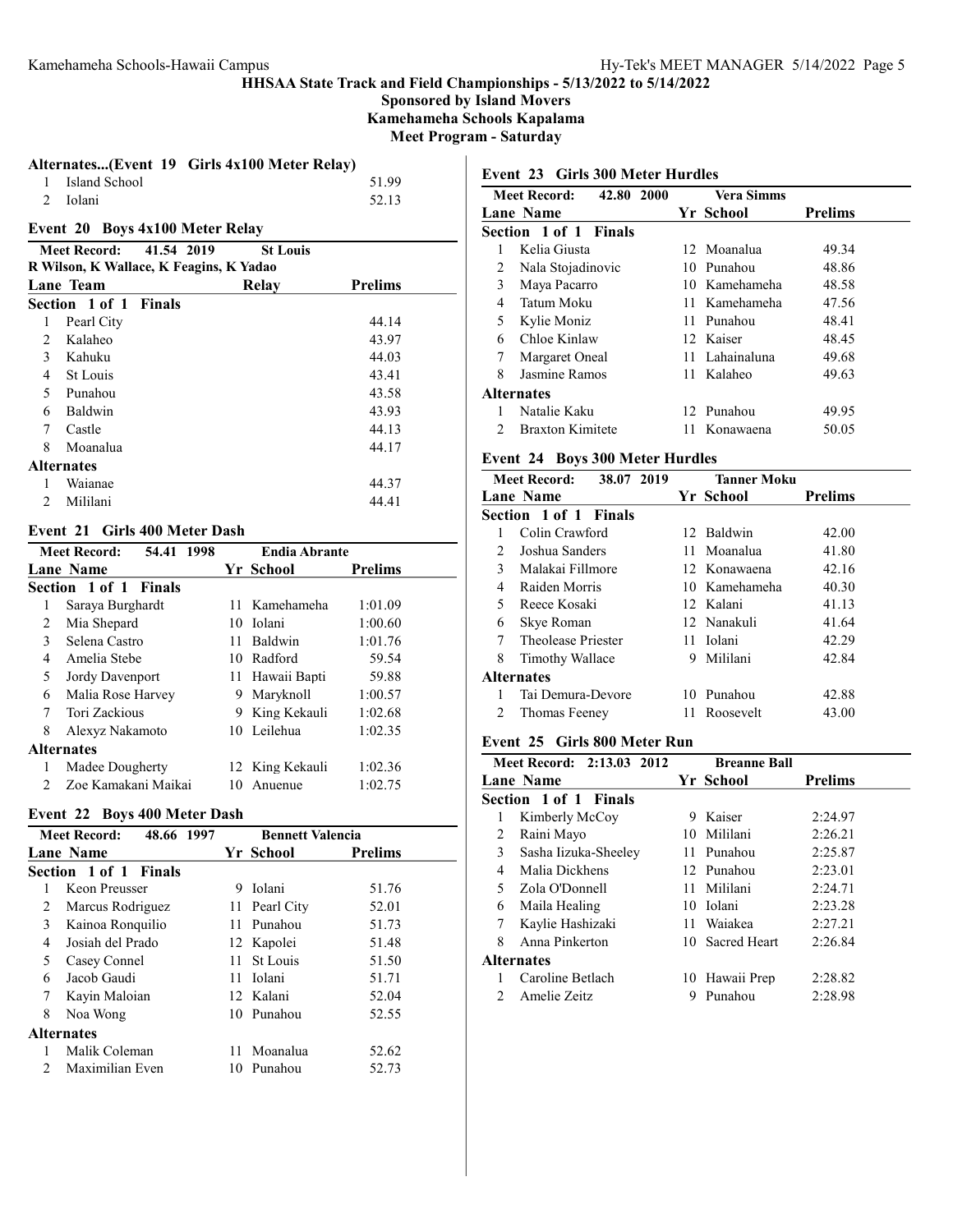Sponsored by Island Movers Kamehameha Schools Kapalama Meet Program - Saturday

## Event 26 Boys 800 Meter Run

|                   | Meet Record: 1:51.1h 1983<br><b>Joey Bunch</b> |  |               |                |  |  |  |
|-------------------|------------------------------------------------|--|---------------|----------------|--|--|--|
|                   | <b>Lane Name</b>                               |  | Yr School     | <b>Prelims</b> |  |  |  |
|                   | Section 1 of 1 Finals                          |  |               |                |  |  |  |
|                   | Yuta Cole                                      |  | 10 Kalani     | 2:01.65        |  |  |  |
| 2 <sup>1</sup>    | Michael Joshua Price                           |  | 10 St Louis   | 2:03.05        |  |  |  |
| 3                 | Matthew Frishie                                |  | 12 Kalani     | 2:03.31        |  |  |  |
| 4                 | Brady Akau                                     |  | 10 Kamehameha | 2:00.86        |  |  |  |
| 5                 | Jared Cantere                                  |  | 12 Maui       | 2:02.96        |  |  |  |
| 6                 | Kiyoshi Todd                                   |  | 12 Waiakea    | 2:01.42        |  |  |  |
| 7                 | Jay Robledo                                    |  | 12 Radford    | 2:03.56        |  |  |  |
| 8                 | Konner Jacang                                  |  | 12 Aiea       | 2:03.21        |  |  |  |
| <b>Alternates</b> |                                                |  |               |                |  |  |  |
|                   | Cameron Cornforth                              |  | 11 Kealakehe  | 2:03.88        |  |  |  |
|                   | Benjamin Brown                                 |  | 10 Punahou    | 2:04.68        |  |  |  |

### Event 27 Girls 200 Meter Dash

| 24.68 2014<br><b>Meet Record:</b> |                       |    | <b>Alyssa Bettendorf</b> |                |  |
|-----------------------------------|-----------------------|----|--------------------------|----------------|--|
|                                   | Lane Name             |    | Yr School                | <b>Prelims</b> |  |
|                                   | Section 1 of 1 Finals |    |                          |                |  |
| 1                                 | Mia Shepard           | 10 | Iolani                   | 26.92          |  |
| 2                                 | Deiona Carter         |    | 10 Mililani              | 26.21          |  |
| 3                                 | Ja'lyn Deichert       | 9  | King Kekauli             | 26.68          |  |
| 4                                 | Caiya Hanks           |    | 12 Konawaena             | 25.62          |  |
| 5                                 | Olivia Reed           |    | 12 St Andrews            | 26.00          |  |
| 6                                 | Hannah Miura          |    | 12. Punahou              | 26.03          |  |
| 7                                 | Malia Rose Harvey     | 9  | Maryknoll                | 26.79          |  |
| 8                                 | Tori Zackious         | 9  | King Kekauli             | 26.99          |  |
|                                   | <b>Alternates</b>     |    |                          |                |  |
| l                                 | Taysia Rocha          |    | 12 Waiakea               | 27.08          |  |
| $\mathfrak{D}$                    | Selena Castro         | 11 | Baldwin                  | 27.13          |  |

## Event 28 Boys 200 Meter Dash

| <b>Meet Record:</b><br>21.67 2018 |                         |     | <b>Andrei Iosivas</b> |                |
|-----------------------------------|-------------------------|-----|-----------------------|----------------|
|                                   | Lane Name               |     | Yr School             | <b>Prelims</b> |
|                                   | Section 1 of 1 Finals   |     |                       |                |
| 1                                 | William Reed            |     | 11 St Louis           | 23.34          |
| 2                                 | Shane Kawakami-Williams |     | 11 Hawaii Bapti       | 23.25          |
| 3                                 | Vu Nguyen               |     | 12 St Louis           | 23.28          |
| 4                                 | Joseph Randolph         | 11. | Baldwin               | 22.66          |
| 5                                 | Kanoa Mahiko            |     | 12 Kaiser             | 23.08          |
| 6                                 | Emanuel Carter          |     | 12. Waianae           | 22.68          |
| 7                                 | Gabriel Maramag-Ganigan |     | 10 Moanalua           | 23.37          |
| 8                                 | Jalen Keller            |     | 10 Kalaheo            | 23.35          |
|                                   | <b>Alternates</b>       |     |                       |                |
|                                   | Coby Tanioka            | 11  | Castle                | 23.39          |
|                                   | Raine Fujimura          | 11  | Pearl City            | 23.44          |
|                                   |                         |     |                       |                |

# Event 29 Girls 3000 Meter Run

| <b>Meet Record:</b><br>Victoria Chang<br>9:38.03 1999 |                       |    |                 |                  |
|-------------------------------------------------------|-----------------------|----|-----------------|------------------|
|                                                       | <b>Lane Name</b>      |    | Yr School       | <b>Seed Time</b> |
|                                                       | Section 1 of 1 Finals |    |                 |                  |
| 1                                                     | Kaylee Volner         | 12 | Seabury Hall    | 10:29.07         |
| $\overline{2}$                                        | Zola O'Donnell        | 11 | Mililani        | 10:50.05         |
| 3                                                     | Isabella Ford         | 11 | Punahou         | 10:50.36         |
| $\overline{4}$                                        | Lauren Saunders       |    | 12 Punahou      | 10:53.45         |
| 5                                                     | Ashley Kodama         |    | 11 Hawaii Bapti | 10:58.74         |
| 6                                                     | Kaylee Noda           |    | 12 Pearl City   | 11:09.87         |
| 7                                                     | Mai Pham              | 12 | Roosevelt       | 11:13.01         |
| 8                                                     | Cozette Wood          |    | 11 Kealakehe    | 11:15.02         |
| 9                                                     | Emma Wharton-Hsieh    | 11 | Iolani          | 11:15.71         |
| 10                                                    | Caley Chun            | 11 | Hawaii Bapti    | 11:21.74         |
| 11                                                    | Emma Burgess          |    | Kaua'i          | 11:21.79         |
| 12                                                    | Madison Murata        |    | 10 Kamehameha   | 11:27.66         |
| 13                                                    | Kacey Miura           | 11 | Kalani          | 11:29.03         |
| 14                                                    | <b>Emily Naylor</b>   |    | 12 Kalaheo      | 11:33.29         |
| 15                                                    | Saige Miller          |    | 9 Hanalani Sch  | 11:43.64         |
| 16                                                    | Priana Dugied         | 11 | Seabury Hall    | 11:44.60         |
| 17                                                    | Hulali Halpern        |    | 9 Hilo          | 11:46.36         |
| 18                                                    | Melanie Toczko        | 9  | Campbell        | 11:47.14         |
| 19                                                    | Jessica Phung         | 11 | Kalani          | 11:48.00         |
| 20                                                    | Layne Millen          |    | 10 Seabury Hall | 11:48.05         |
| 21                                                    | Tanya Kari            |    | 10 Kihei Charte | 11:50.17         |
| 22                                                    | Ellie Ikemura         | 11 | Mililani        | 11:50.74         |
| 23                                                    | Kamaira Silva         |    | Kaua'i          | 11:53.58         |
| 24                                                    | Lia Ho                | 10 | Waiakea         | 11:53.95         |
| <b>Alternates</b>                                     |                       |    |                 |                  |
| $\mathbf{1}$                                          | Christina Toyomura    |    | 11 Hawaii Bapti | 11:55.02         |
| $\overline{2}$                                        | Lili Blair            | 10 | Punahou         | 11:55.96         |
| 3                                                     | Sophia May            | 9  | Mid Pacific     | 11:56.12         |
| $\overline{4}$                                        | Samantha Morinaga     | 9  | Kalani          | 12:06.52         |